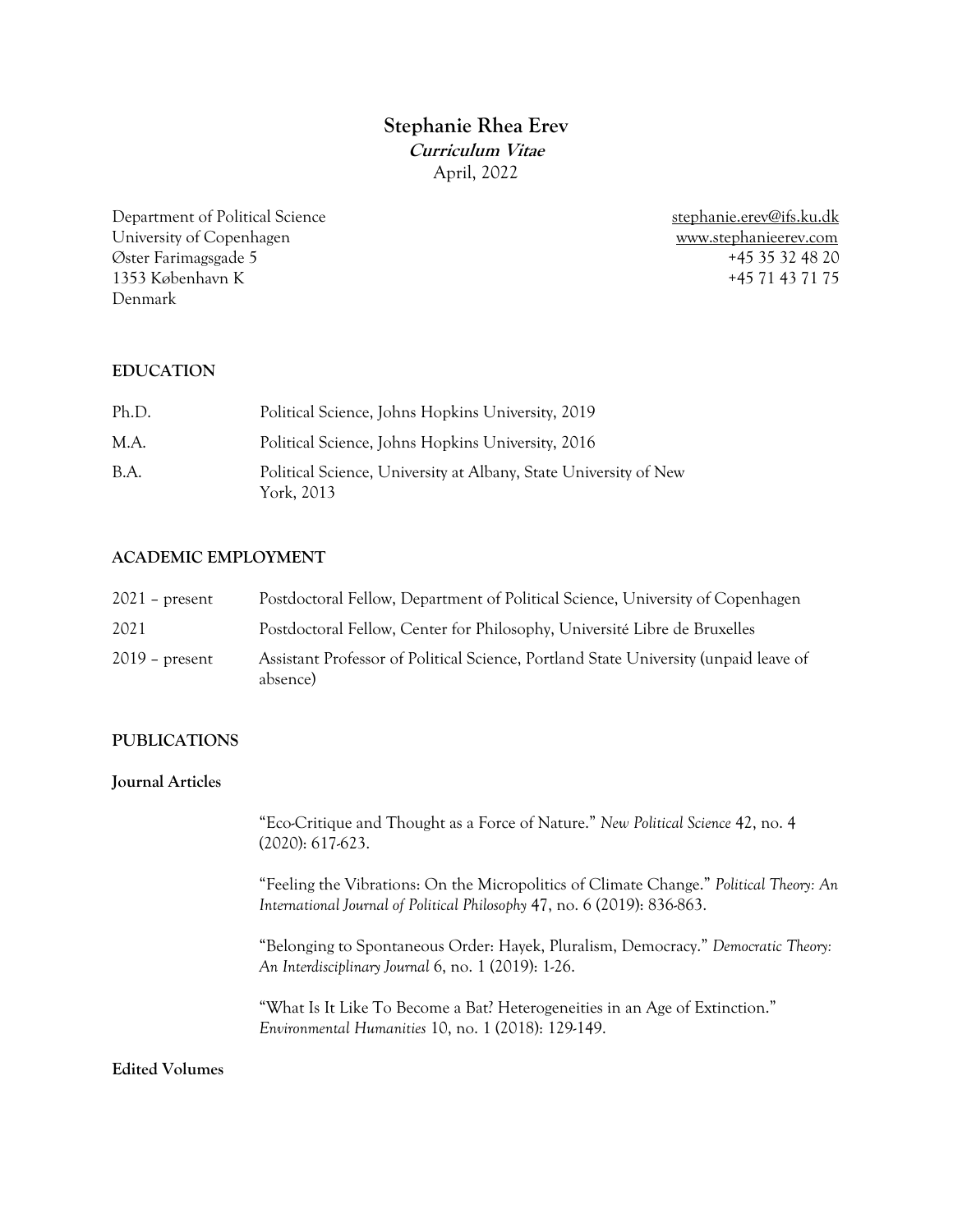"To Think, Entanglement!," commissioned by the Australian Centre for Contemporary Art, Melbourne, in association with *Who's Afraid of Public Space?*, 2021/22, edited by Max Delaney and Annika Kristensen, forthcoming 2022

### **Manuscripts in Revision**

"Apocalyptic Tones and the Force of Uncanny Colors," *Theory & Event*

#### **Manuscripts in Preparation**

Peer-reviewed Journal Articles

"Metabolic Mimesis: Keeping Time with Others"

"Viral Agencies and More-than-Human Politics: A Post-Anthropocentric Thought Experiment"

"How to Do More-than-Human Politics: Lessons from an All-Too-Human Experiment" (with Lars Tønder)

## Edited Volumes

*Declarations from a More-than-Human Founding*, with Lars Tønder

"Uncanny Colors," in *Spectral Futures*, edited by Bernd Herzogenrath

## **FELLOWSHIPS AND AWARDS**

| 2021-2023 | Postdoctoral fellowship, "Vital Politics: Rethinking Normativity in the<br>Anthropocene" (Lars Tønder, PI), University of Copenhagen and Independent<br>Research Council Denmark |
|-----------|----------------------------------------------------------------------------------------------------------------------------------------------------------------------------------|
| 2021      | Postdoctoral fellowship, l'Université libre de Bruxelles, funded by the Fédération<br>Wallonie-Bruxelles (Belgium)                                                               |
| 2021      | European Commission Seal of Excellence for "More-than-Human Subjectivities"                                                                                                      |
| 2019      | Environmental Humanities Doctoral Residency, The SeedBox Environmental<br>Humanities Collaboratory, Linköping University (Sweden)                                                |
| 2018-2019 | Dean's Teaching Fellowship, "Belonging to Nature in the Anthropocene," Johns<br><b>Hopkins University</b>                                                                        |
| 2017      | Warren B. Hunting Scholarship in Political Theory, Johns Hopkins University                                                                                                      |
| 2015      | Summer Research Fellowship, School of Criticism and Theory, Cornell University                                                                                                   |
| 2013-2018 | Department of Political Science Doctoral Fellowship, Johns Hopkins University                                                                                                    |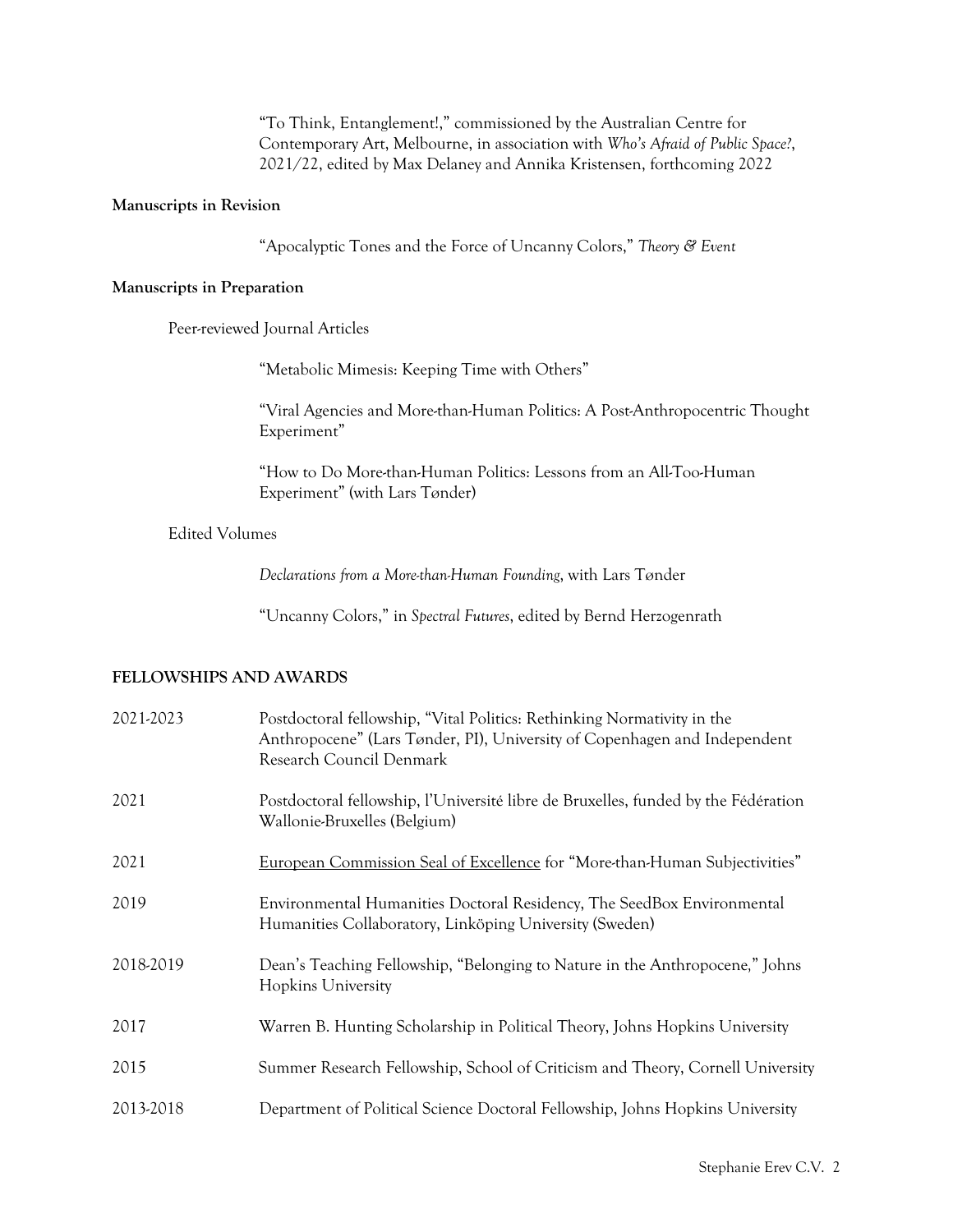| 2013 |  |  | Marandon Fellowship, Université Laval (Canada; awarded but unable to accept) |  |
|------|--|--|------------------------------------------------------------------------------|--|
|------|--|--|------------------------------------------------------------------------------|--|

## **INVITED TALKS**

| 2022 | "Micropolitics and Climate Activism," keynote lecture at "Hungry for Justice" Earth<br>Day symposium, University of the Arts London, England, April 22      |
|------|-------------------------------------------------------------------------------------------------------------------------------------------------------------|
| 2022 | "Metabolic Mimesis: Keeping Time with Others," Homo Mimeticus: Theory and<br>Criticism, KU Leuven (online), March 3                                         |
| 2021 | "Revisiting Whitehead and Process Philosophy with Stephanie Erev and Jakkob<br>Zinsstag," Coronavirus Multispecies Reading Group (online), April 12         |
| 2021 | "On Apocalyptic Spiritualities and the Force of Uncanny Colors," SUNY Albany<br>Political Theory Workshop (online), March 26                                |
| 2020 | "Bats, Heterogeneities, and Multispecies Ethics," Coronavirus Multispecies Reading<br>Group (online), December 7                                            |
| 2019 | "Feeling the Vibrations," Linköping University, Sweden, March 15                                                                                            |
| 2019 | "Process and the Politics of Belonging," Heimat im Prozess?, Politisches Bildungforum<br>Sachsen, German Whitehead Society, Dresden, Germany, January 10-12 |

# **CONFERENCE ACTIVITY**

## **Refereed Papers**

| 2022 | "Viral Agencies and More-than-Human Politics: A Postanthropocentric Thought<br>Experiment," American Political Science Association Annual Meeting, Montreal,<br>Quebec, September 15-18                                                         |
|------|-------------------------------------------------------------------------------------------------------------------------------------------------------------------------------------------------------------------------------------------------|
| 2022 | "How to Do More-than-Human Politics: Lessons from an All-too-Human<br>Experiment" (Lars Tønder, co-author), American Political Science Association Annual<br>Meeting, Montreal, Quebec, September 15-18                                         |
| 2022 | "Metabolic Mimesis: Keeping Time with Others," The Mimetic Turn: Final<br>International Conference on Homo Mimeticus (ERC), April 20-22 (online)                                                                                                |
| 2022 | "Apocalypticism in Two Tones: The Politics of Bodily Interpretations," Western<br>Political Science Association Annual Meeting, Portland, Oregon, March 9-12                                                                                    |
| 2021 | "Varieties of Apocalypticism: On the Politics of Affirmation and Ressentiment during<br>the Anthropocene," Association for the Study of Literature and Environment Annual<br>Meeting (online), July 26-August 6 (accepted but unable to attend) |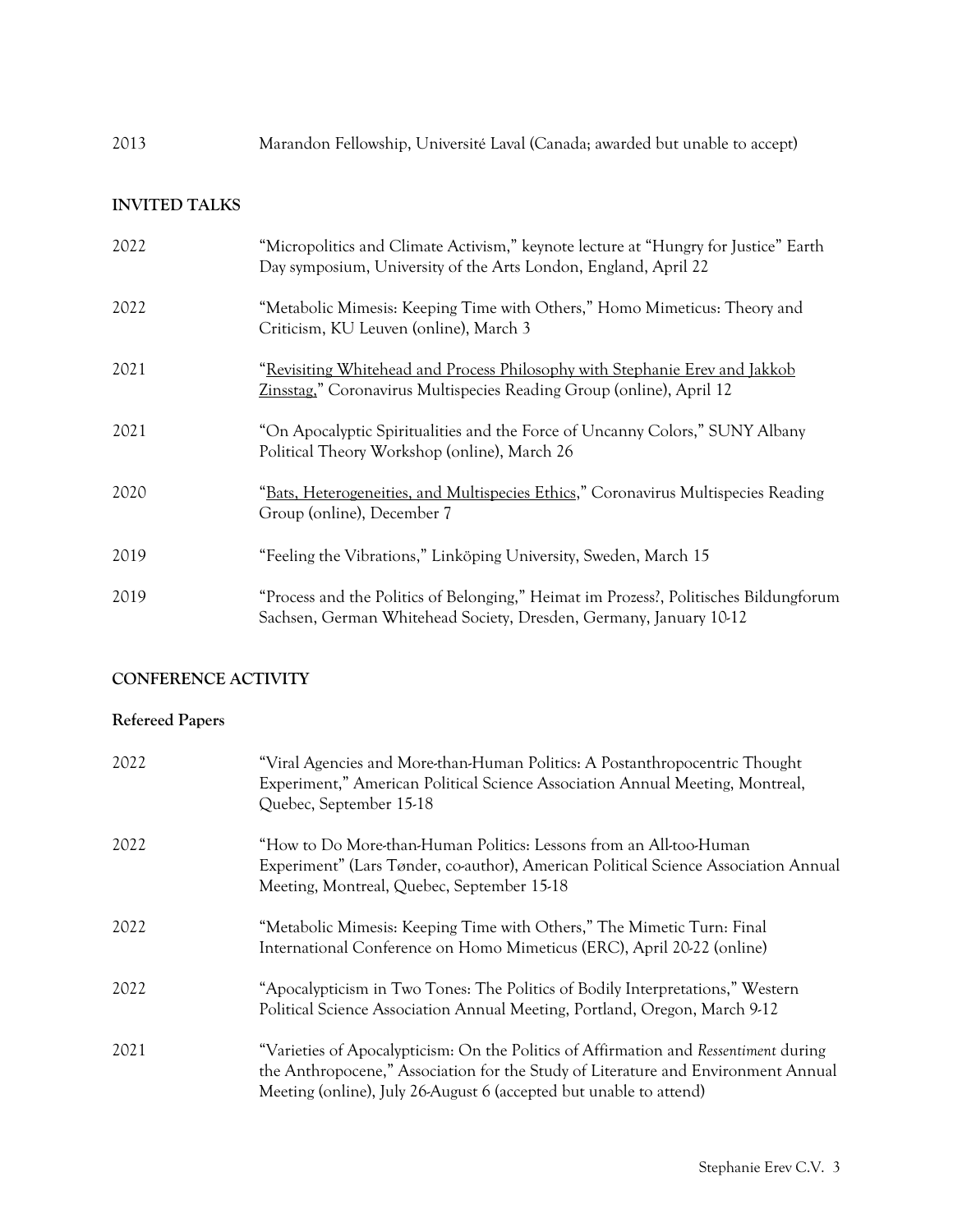| 2021             | "More-than-Human Subjectivities," Western Political Science Association Annual<br>Meeting (online), April 1-3                                                                                                                                                                                                     |
|------------------|-------------------------------------------------------------------------------------------------------------------------------------------------------------------------------------------------------------------------------------------------------------------------------------------------------------------|
| 2021             | "On Apocalyptic Spiritualities and the Force of Uncanny Colors," Western Political<br>Science Association Annual Meeting (online), April 1-3                                                                                                                                                                      |
| 2020             | "The Strange Force of Weird Colors between Worlds," Western Political Science<br>Association Annual Meeting, Los Angeles, California, April 9-11 (canceled due to<br>COVID-19)                                                                                                                                    |
| 2019             | "Changing Rhythms of Democratic Practices," Western Political Science Association<br>Annual Meeting, San Diego, California, April 18-20                                                                                                                                                                           |
| 2018             | "Fine Lines of Flight: Unstable Ecologies and Democratic Practices," American<br>Political Science Association Annual Meeting, Boston, Massachusetts, August 30 -<br>September 2 (accepted but unable to attend)                                                                                                  |
| 2018             | "Feeling the Vibrations: On the Micropolitics of Climate Change," Capacious: Affect                                                                                                                                                                                                                               |
| 2018             | Inquiry/Making Space, Millersville University, Lancaster, Pennsylvania, August 9-11<br>"To 'Give Style' to Thinking," Caribbean Philosophical Association Annual Meeting,<br>"Shifting the Geographies of Reason XV: Ways of Knowing, Past and Future," Cheik<br>Anta Diop University, Dakar, Sénégal, June 19-22 |
| 2018             | "Wild Sensations: Byron's 'Darkness' in the Anthropocene," Wild Romanticism<br>Conference, The Arctic University of Norway, Tromsø, Norway, May 24-27                                                                                                                                                             |
| 2018             | "Climate Change and the Senses," Western Political Science Association Annual<br>Meeting, San Francisco, California, March 29-31                                                                                                                                                                                  |
| 2017             | "Toward A Theory of Climate Affects," American Political Science Association<br>Annual Meeting, San Francisco, California, August 31 - September 3                                                                                                                                                                |
| 2017             | "Mutual Immanence during the Anthropocene: Whitehead, Nietzsche, and Climate<br>Change Aesthetics," Nature in Process: Novel Approaches to Science and<br>Metaphysics, Ponta Delgada, São Miguel, Azores, July 25-28                                                                                              |
| 2017             | "Romanticism and Generality in Law: Belonging in Hayek and Rousseau," Western<br>Political Science Association Annual Meeting, Vancouver, British Columbia, April<br>13-15                                                                                                                                        |
| 2015             | "What is it Like to Become a Bat?," Affect Theory Conference: Worldings, Tensions,<br>Futures, Millersville University, Lancaster, Pennsylvania, October 14-17                                                                                                                                                    |
| Panels Organized |                                                                                                                                                                                                                                                                                                                   |
| 2022             | Experiments in More-than-Human Politics (with Lars Tønder), American Political<br>Science Association Annual Conference, Montreal, Quebec, September 15-18                                                                                                                                                        |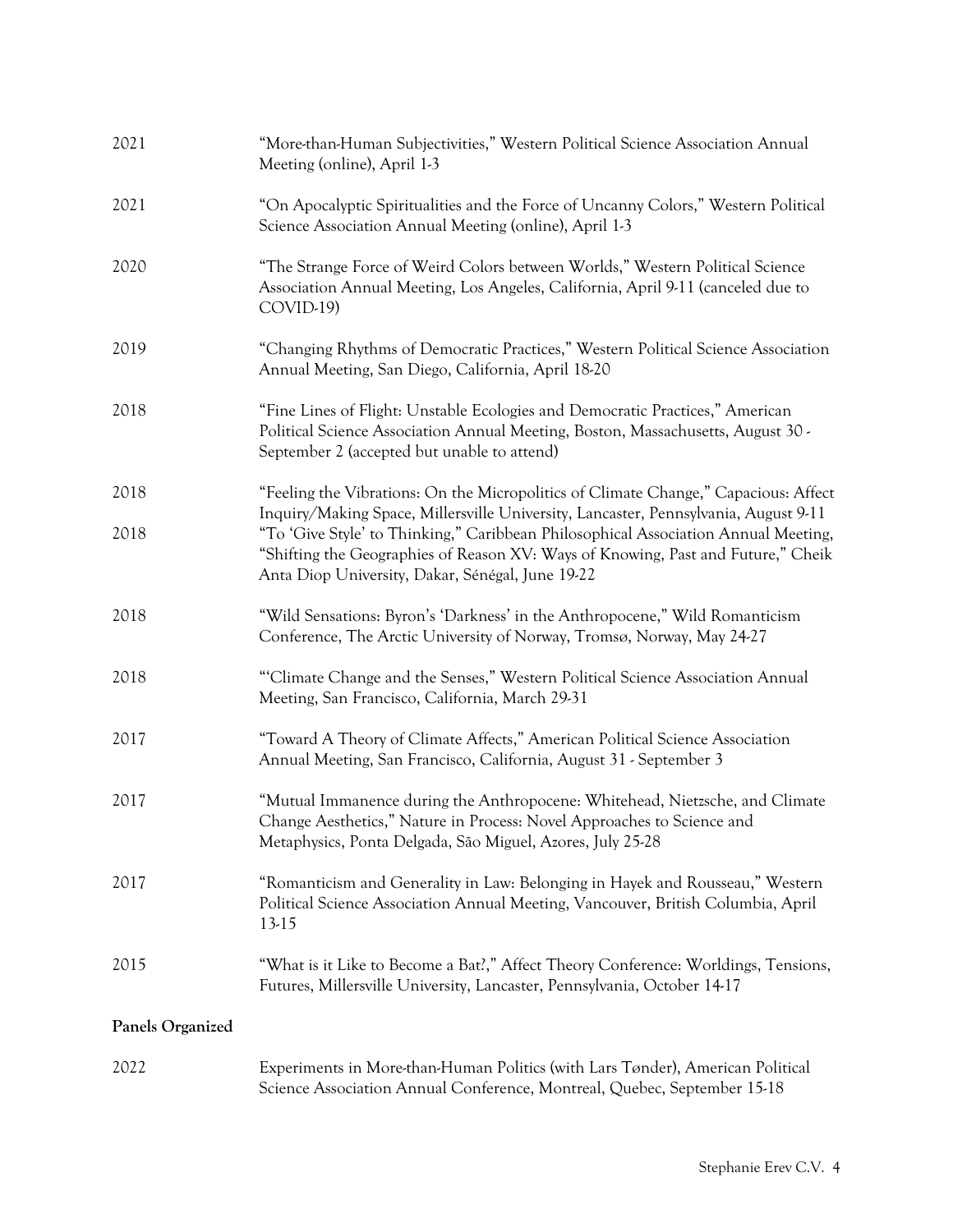| 2022 | Ecocide and Spirituality (with Cara New Daggett), Western Political Science<br>Association Annual Conference, Portland, Oregon, March 9-12  |
|------|---------------------------------------------------------------------------------------------------------------------------------------------|
| 2019 | Senses of Place and Political Sensibilities, Western Political Science Association<br>Annual Conference, San Diego, California, April 18-20 |
| 2018 | Contestation and Powers of the False, Western Political Science Association Annual<br>Meeting, San Francisco, California, March 29-31       |
| 2017 | Romanticism and Political Economy, Western Political Science Association Annual<br>Meeting, Vancouver, British Columbia, April 13-15        |

## **Workshops Organized**

| 2022 | "Material Temporalities in Politics and Art: Jahnne Pasco-White and Stephanie<br>Erev," Vital Politics, University of Copenhagen, June 22 (online)                        |
|------|---------------------------------------------------------------------------------------------------------------------------------------------------------------------------|
| 2022 | Scott F. Gilbert, "Knowing Your Constituencies: New Perspectives on the Politics of<br>the Corporal Body," Vital Politics, University of Copenhagen, February 24 (online) |

# **Other Conference Participation**

| 2021 | Chair, Mimetic Inclinations in Spite of the History of Philosophy, Mimetic<br>Inclinations: Gender, Philosophy, and Politics with Adriana Cavarero, November 19 |
|------|-----------------------------------------------------------------------------------------------------------------------------------------------------------------|
| 2021 | Chair, Posthuman Subjects, Posthuman Mimesis: Embodiment, Affect, Contagion<br>(online), KU Leuven, Belgium, May 20-22                                          |
| 2018 | Chair, Material Matters Panel, Western Political Science Association Annual<br>Meeting, San Francisco, California, March 29-31                                  |

## **CAMPUS PRESENTATIONS (selected)**

## **Papers**

| 2021       | "More-than-Human Subjectivities," The Socratic Society, Portland State University,<br>May $12$                                                                       |
|------------|----------------------------------------------------------------------------------------------------------------------------------------------------------------------|
| 2019       | "Politics and Exclusions, or: On Food and Flowers," Department of Political Science<br>Graduate Student Colloquium, Johns Hopkins University, February 22            |
| Discussant |                                                                                                                                                                      |
| 2015       | "Ontopolitics," Brian Massumi, Professor of Communications, University of<br>Montreal, Department of Political Science Seminar, Johns Hopkins University,<br>March 5 |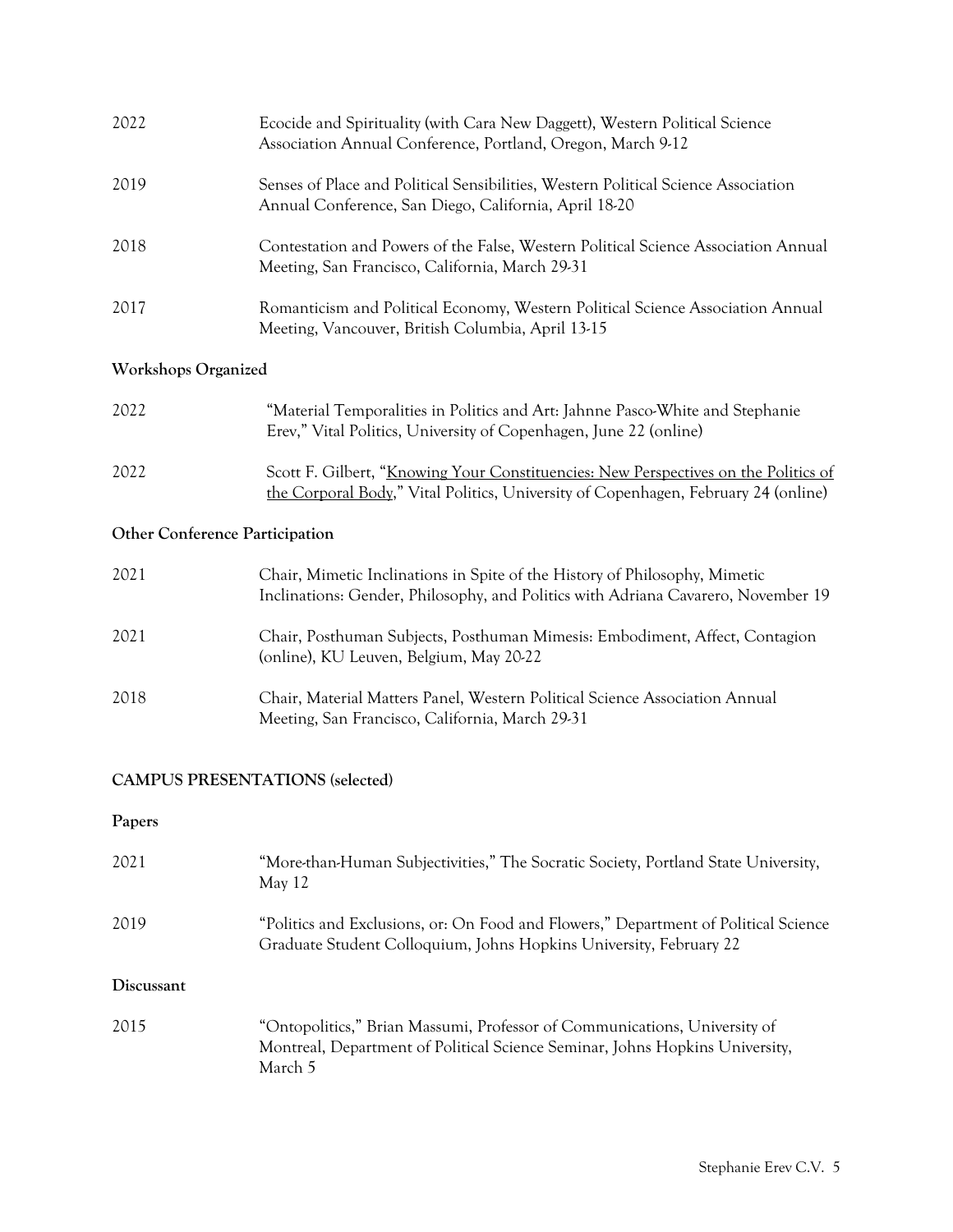### **Guest Lectures**

2022 "Democratic Participation in the Anthropocene," for Democracy in the Anthropocene, University of Copenhagen, March 23

### **MEDIA**

| 2020 | "Intersectionality between Politics and Climate," Interview for VedgeTalk (podcast), May 15 |  |
|------|---------------------------------------------------------------------------------------------|--|
|------|---------------------------------------------------------------------------------------------|--|

## **UNIVERSITY TEACHING EXPERIENCE**

### **Portland State University, Assistant Professor**

Introduction to Political Theory Environmental Political Theory Normative Foundations of Governance Politics of Affect Philosophy of Social Science

### **Johns Hopkins University, Instructor of Record**

Belonging to Nature in the Anthropocene (Fall 2017)

### **Johns Hopkins University, Teaching Assistant**

Politics of Good and Evil (Spring 2016; with William E. Connolly) Capitalism and Ecology (Fall 2014; with William E. Connolly)

### **SERVICE TO PROFESSION** (selected)

Publication Peer-Review

Columbia University Press *Cultural Studies Review Environmental Humanities Political Theory: An International Journal of Political Philosophy Limina: A Journal of Historical and Cultural Studies*

Assistant Editor, *Political Theory: An International Journal of Political Philosophy*, 2015-2017

## **UNIVERSITY SERVICE** (selected)

#### Faculty Senate, Portland State University, 2020-present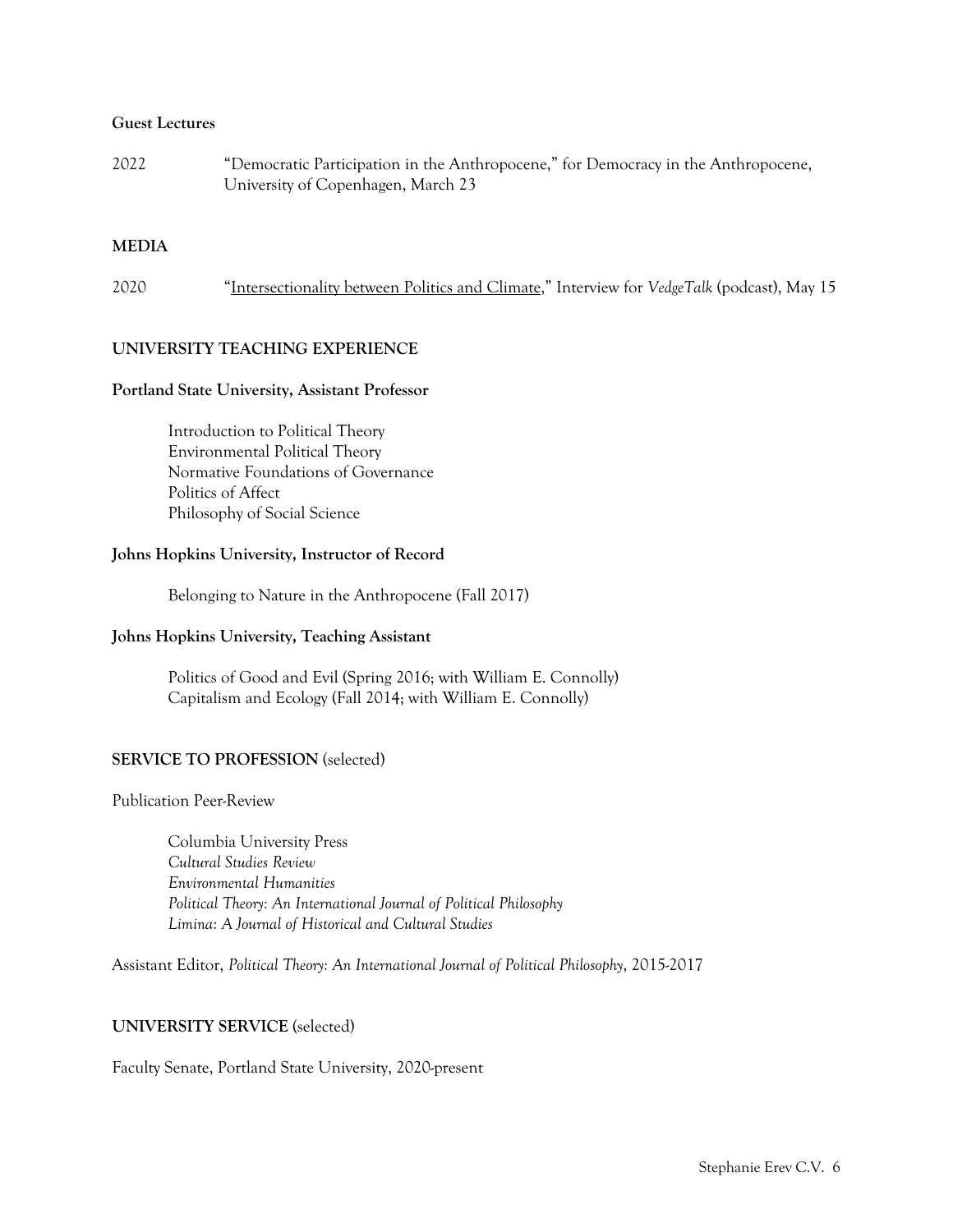Steering Committee, Public Affairs and Policy Interdisciplinary Ph.D. Program, Mark O. Hatfield School of Government, Portland State University, 2020-present

Graduate Program Committee, Department of Political Science, Portland State University, 2019-present

Sustainability Committee, College of Urban and Public Affairs, Portland State University, 2019-present

Provost's Public Interest Investment Advisory Committee on Fossil Fuel Divestment, Kreiger School of Arts and Sciences Graduate Student Representative, Johns Hopkins University, 2015-2017

## **PROFESSIONAL MEMBERSHIPS**

American Political Science Association Association for Political Theory Association for the Study of Literature and Environment Caribbean Philosophical Association International Society for the Study of Religion, Nature, and Culture North American Nietzsche Society Society for Phenomenology and Existential Research Western Political Science Association

## **LANGUAGES**

French: Advanced reading, writing, speaking

## **REFERENCES**

Jane Bennett Andrew W. Mellon Professor of the Humanities Johns Hopkins University 360 Mergenthaler Hall 3400 N. Charles St. Baltimore, MD 21218 +1 410 516 5230 janebennett@jhu.edu

William E. Connolly Krieger-Eisenhower Professor of Political Science Johns Hopkins University 328 Mergenthaler Hall 3400 N. Charles St. Baltimore, MD 21218 +1 410 516 7535 pluma@jhu.edu

Scott F. Gilbert Howard A. Schneiderman Professor Emeritus of Biology